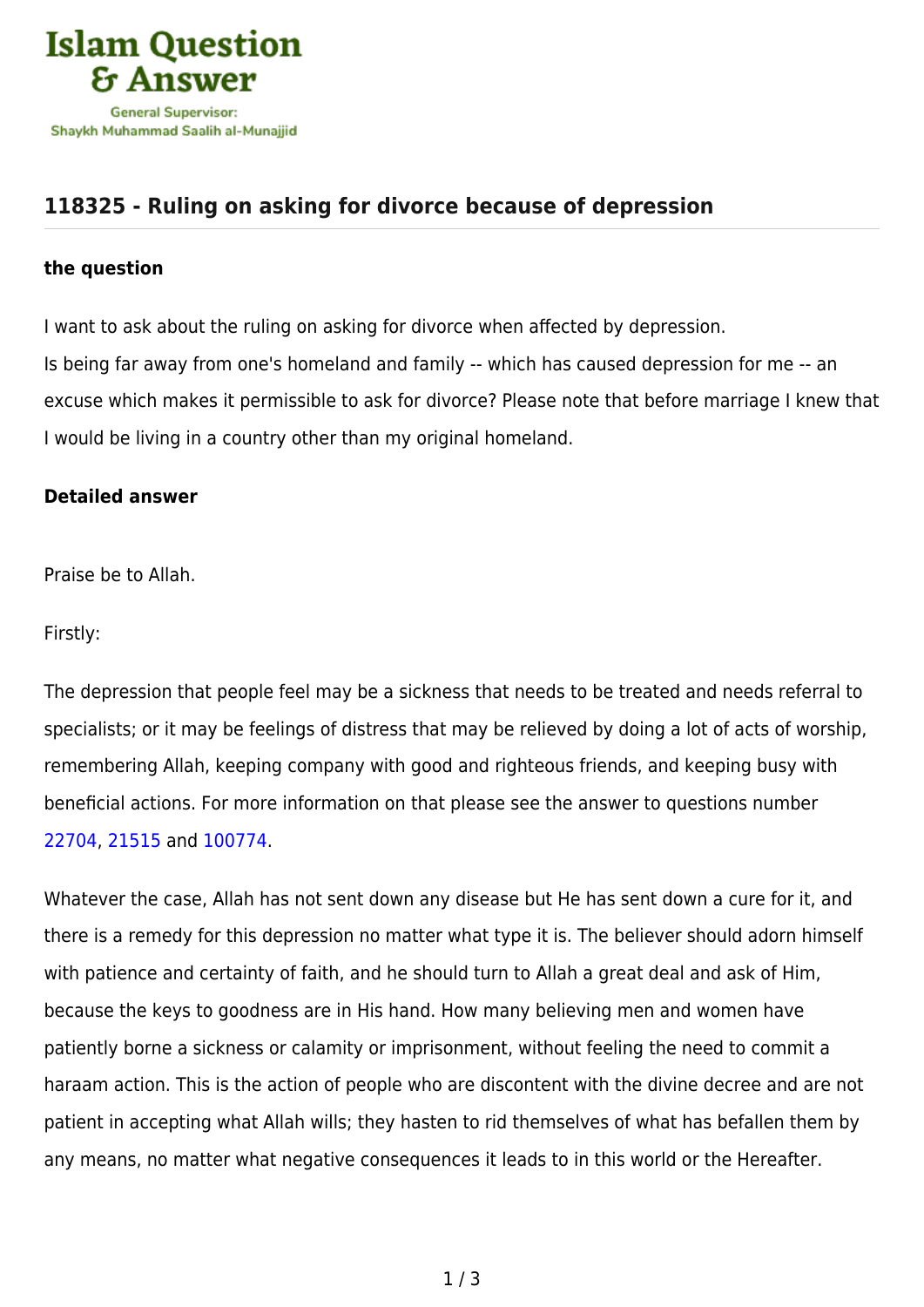

## Secondly:

It is not permissible for a woman to ask her husband for divorce except for a legitimate shar'i reason which prevents her from continuing with him, such as his bad treatment or her being put off by him to the extent that she cannot give him his rights. That is because of the reports narrated by Abu Dawood (2226), al-Tirmidhi (1187) and Ibn Maajah (2055) from Thawbaan (may Allah be pleased with him) who said: The Messenger of Allaah (blessings and peace of Allah be upon him) said: "Any woman who asks her husband for a divorce when it is not absolutely necessary, the fragrance of Paradise will be forbidden to her."

Classed as saheeh by al-Albaani in Saheeh Abi Dawood.

And it was narrated from 'Uqbah ibn 'Aamir (may Allah be pleased with him) that the Prophet (blessings and peace of Allah be upon him) said: "Those who ask for khula' are hypocrite women." Narrated by al-Tabaraani in al-Kabeer (17/339); classed as saheeh by al-Albaani in Saheeh al-Jaami'. No/ 1934.

If we assume that the wife in her state of anger, sickness or depression asked her husband for a divorce, when she calms down she will realize her mistake and ask Allah for forgiveness and apologize to her husband.

If the depression and hardship stem from her relationship with her husband, because of his bad treatment or because she dislikes him, and this is proven by trustworthy people from her family, then they should try to bring about reconciliation and consult the husband with regard to that, so as to reach a solution which will bring the wife out of the state of depression in which she is living.

Our advice to the questioner -- who has mentioned that the reason for her depression is being far away from her family -- is that she should be patient and try to get over this crisis.

Depression -- in most cases -- happens to the person who has too much free time, who is not